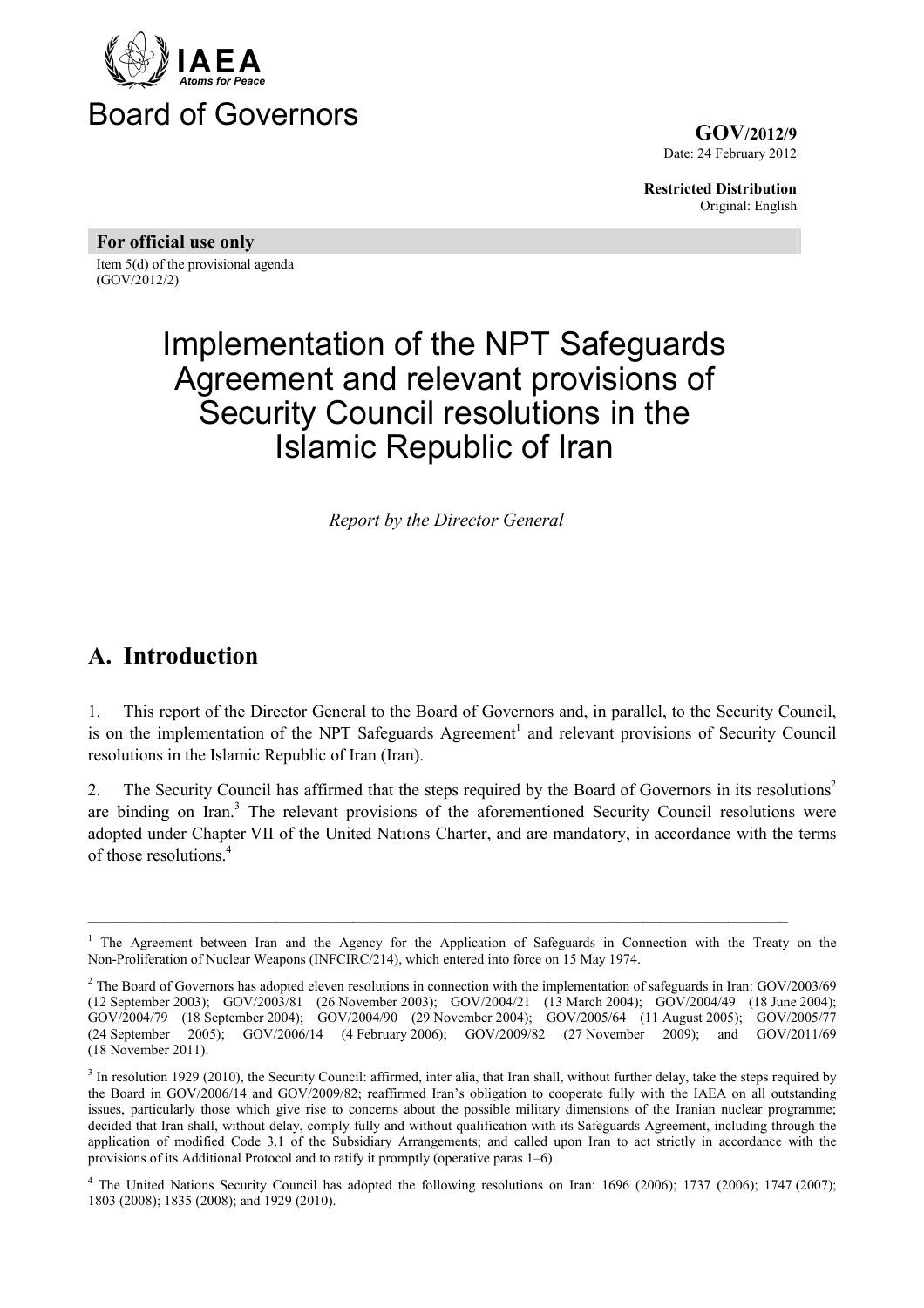3. By virtue of its Relationship Agreement with the United Nations,<sup>5</sup> the Agency is required to cooperate with the Security Council in the exercise of the Council's responsibility for the maintenance or restoration of international peace and security. All Members of the United Nations agree to accept and carry out the decisions of the Security Council,<sup>6</sup> and in this respect, to take actions which are consistent with their obligations under the United Nations Charter.

4. This report addresses developments since the last report (GOV/2011/65, 8 November 2011), as well as issues of longer standing. It focuses on those areas where Iran has not fully implemented its binding obligations, as the full implementation of these obligations is needed to establish international confidence in the exclusively peaceful nature of Iran's nuclear programme.

## **B. Clarification of Unresolved Issues**

5. On 18 November 2011, the Board of Governors adopted resolution GOV/2011/69 in which, inter alia, it stressed that it was essential for Iran and the Agency to intensify their dialogue aimed at the urgent resolution of all outstanding substantive issues for the purpose of providing clarifications regarding those issues, including access to all relevant information, documentation, sites, material, and personnel in Iran. The Board also called on Iran to engage seriously and without preconditions in talks aimed at restoring international confidence in the exclusively peaceful nature of Iran's nuclear programme. In light of this, and following an exchange of letters between the Agency and Iran, it was agreed that an Agency team would visit Iran for talks.

6. From 29 to 31 January 2012, an Agency team held a first round of talks in Tehran with Iranian officials aimed at resolving all outstanding issues. During the talks:

- The Agency explained its concerns and identified the clarification of possible military dimensions to Iran's nuclear programme as the top priority.
- The Agency requested access to the Parchin site, but Iran did not grant access to the site at that time.
- The Agency and Iran had an initial discussion on the approach to clarifying all outstanding issues in connection with Iran's nuclear programme, including issues to be addressed, initial actions and modalities<sup>7</sup>
- A draft discussion paper on a structured approach to the clarification of all outstanding issues in connection with Iran's nuclear programme was prepared for further consideration.

7. Following that first meeting, exchanges between Iran and the Agency resulted in further elaboration of the structured approach.

\_\_\_\_\_\_\_\_\_\_\_\_\_\_\_\_\_\_\_\_\_\_\_\_\_\_\_\_\_\_\_\_\_\_\_\_\_\_\_\_\_\_\_\_\_\_\_\_\_\_\_\_\_\_\_\_\_\_\_\_\_\_\_\_\_\_\_\_\_\_\_\_\_\_\_\_\_\_\_\_\_\_

 $5$  The Agreement Governing the Relationship between the United Nations and the IAEA entered into force on 14 November 1957, following approval by the General Conference, upon recommendation of the Board of Governors, and approval by the General Assembly of the United Nations. It is reproduced in INFCIRC/11 (30 October 1959), Part I.A.

<sup>6</sup> The Charter of the United Nations, Article 25.

 $<sup>7</sup>$  These modalities related, inter alia, to Iran's security concerns, ensuring confidentiality and ensuring that Iran's cooperation</sup> included provision of access for the Agency to all relevant information, documentation, sites, material and personnel in Iran.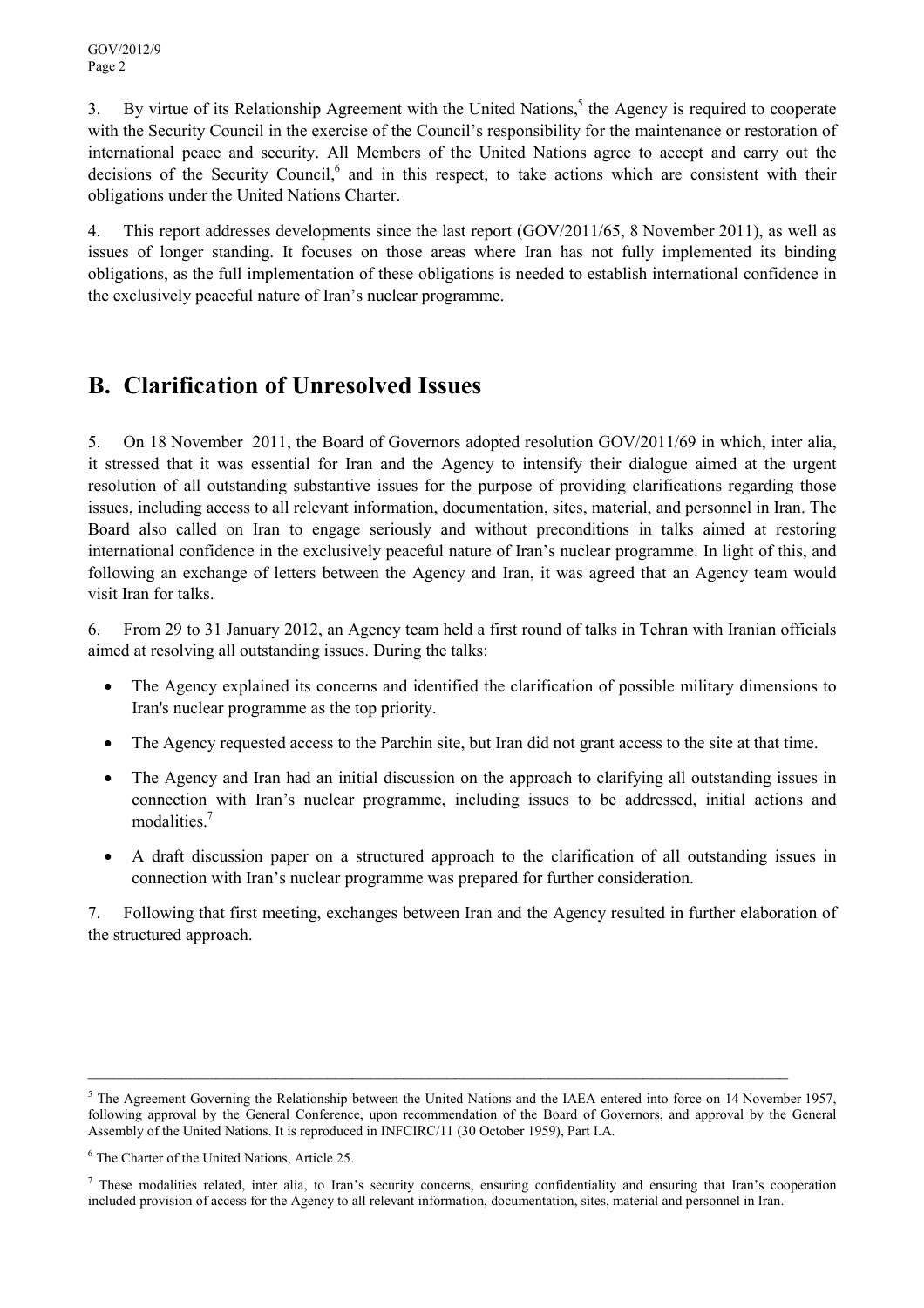- 8. During the second round of talks in Tehran, which took place from 20 to 21 February 2012:
	- The Agency reiterated its request for access to Parchin. Iran stated that it was still not able to grant access to that site.
	- An intensive discussion was held on the structured approach to the clarification of all outstanding issues related to Iran's nuclear programme. No agreement was reached between Iran and the Agency, as major differences existed with respect to the approach.
	- In response to the Agency's request, Iran provided the Agency with an initial declaration in connection with the issues identified in Section C of the Annex to the Director General's November 2011 report to the Board of Governors (GOV/2011/65). Iran's declaration dismissed the Agency's concerns in relation to the aforementioned issues, largely on the grounds that Iran considered them to be based on unfounded allegations.
	- The Agency gave a presentation to Iran on the Agency's initial questions on Parchin and the foreign expert,<sup>8</sup> and provided clarification of the nature of the Agency's concerns and the information available to it, in this regard.

## **C. Facilities Declared under Iran's Safeguards Agreement**

9. Under its Safeguards Agreement, Iran has declared to the Agency 15 nuclear facilities and nine locations outside facilities where nuclear material is customarily used (LOFs).<sup>9</sup> Notwithstanding that certain of the activities being undertaken by Iran at some of the facilities are contrary to the relevant resolutions of the Board of Governors and the Security Council, as indicated below, the Agency continues to implement safeguards at these facilities and LOFs.

#### **D. Enrichment Related Activities**

10. Contrary to the relevant resolutions of the Board of Governors and the Security Council, Iran has not suspended its enrichment related activities in the following declared facilities, all of which are nevertheless under Agency safeguards.

#### **D.1. Natanz: Fuel Enrichment Plant and Pilot Fuel Enrichment Plant**

11. **Fuel Enrichment Plant (FEP):** There are two cascade halls at FEP: Production Hall A and Production Hall B. According to design information submitted by Iran, eight units are planned for Production Hall A, with 18 cascades in each unit. No detailed design information has yet been provided for Production Hall B.

12. As of 19 February 2012, 54 cascades were installed in three of the eight units in Production Hall A, 52 of which were declared by Iran as being fed with  $UF<sub>6</sub>$ .<sup>10</sup> Whereas initially each installed cascade comprised 164 centrifuges, Iran subsequently modified 30 of the cascades to contain 174 centrifuges each.

<sup>&</sup>lt;sup>8</sup> As referred to in Section C of the Annex to GOV/2011/65.

<sup>&</sup>lt;sup>9</sup> All of the LOFs are situated within hospitals.

<sup>&</sup>lt;sup>10</sup> The 54 installed cascades contained 9156 centrifuges; the 52 cascades declared by Iran as being fed with UF<sub>6</sub> on that date contained 8808 centrifuges. Not all of the centrifuges in the cascades that were being fed with  $UF_6$  may have been working.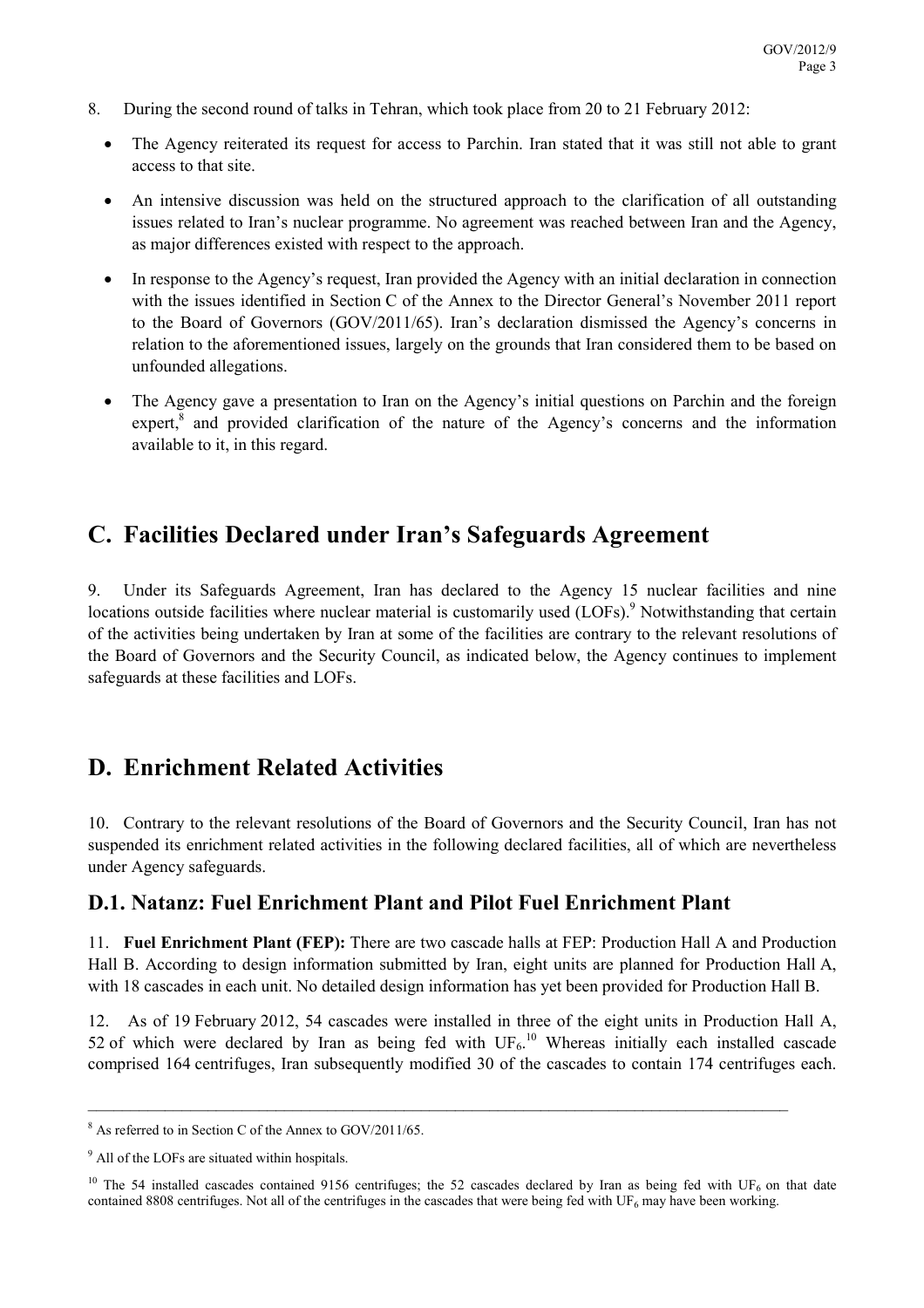All the centrifuges installed are IR-1 machines. As of 19 February 2012, no centrifuges had been installed in the remaining five units, although preparatory installation work had been completed in two of the units, including the placement in position of 6177 empty IR-1 centrifuge casings, and was ongoing in the other three units. As of 19 February 2012, there had been no installation work in Production Hall B.

13. The results of a physical inventory verification (PIV) carried out by the Agency at FEP confirmed the inventory on 16 October 2011 as declared by Iran, within measurement uncertainties normally associated with such a facility. Therefore, there were no consequences for safeguards arising from the seal breakage in the feed and withdrawal area reported by the operator in April 2011.<sup>11</sup>

14. The Agency has confirmed that, as of 16 October 2011, 55 683 kg of natural UF<sub>6</sub> had been fed into the cascades since the start of operations in February 2007, and a total of 4871 kg of UF<sub>6</sub> enriched up to 5% U-235 had been produced. Iran has estimated that, between 17 October 2011 and 4 February 2012, it produced 580 kg of UF<sub>6</sub> enriched up to 5% U-235, which would result in a total production of 5451 kg of  $UF<sub>6</sub>$  enriched up to 5% U-235 since production began in February 2007. The nuclear material at FEP (including the feed, product and tails), as well as all installed cascades and the feed and withdrawal stations, are subject to Agency containment and surveillance.<sup>12</sup>

15. Based on the results of the analysis of environmental samples taken at FEP since February 2007<sup>13</sup> and other verification activities, the Agency has concluded that the facility has operated as declared by Iran in the relevant Design Information Questionnaire (DIQ).

16. **Pilot Fuel Enrichment Plant (PFEP):** PFEP is a research and development (R&D) facility, and a pilot low enriched uranium (LEU) production facility, which was first brought into operation in October 2003. It has a cascade hall that can accommodate six cascades, and is divided between an area designated for the production of LEU enriched up to 20% U-235 (Cascades 1 and 6) and an area designated for R&D (Cascades 2, 3, 4 and 5).

17. The results of a PIV carried out by the Agency at PFEP confirmed the inventory on 13 September 2011 as declared by Iran, within measurement uncertainties normally associated with such a facility. The results also show an improvement in the operator's measurement system, in particular in relation to the determination of the level of U-235 enrichment.<sup>14</sup>

18. **Production area:** Iran first began feeding low enriched  $UF_6$  into Cascade 1 on 9 February 2010, for the stated purpose of producing  $UF_6$  enriched up to 20% U-235 for use in the manufacture of fuel for the Tehran Research Reactor (TRR).<sup>15,16</sup> Since 13 July 2010, Iran has been feeding low enriched UF<sub>6</sub> into two interconnected cascades (Cascades 1 and 6), each of which consists of 164 IR-1 centrifuges.<sup>17</sup>

19. As previously reported,<sup>18</sup> the Agency has verified that, as of 13 September 2011, 720.8 kg of low enriched  $UF<sub>6</sub>$  had been fed into the cascades in the production area since the process began on 9 February 2010, and that a total of 73.7 kg of  $UF_6$  enriched up to 20% U-235 had been produced. Iran has

\_\_\_\_\_\_\_\_\_\_\_\_\_\_\_\_\_\_\_\_\_\_\_\_\_\_\_\_\_\_\_\_\_\_\_\_\_\_\_\_\_\_\_\_\_\_\_\_\_\_\_\_\_\_\_\_\_\_\_\_\_\_\_\_\_\_\_\_\_\_\_\_\_\_\_\_\_\_\_\_\_\_

 $15$  GOV/2010/28, para. 9.

 $17$  GOV/2010/28, para. 9.

<sup>18</sup> GOV/2011/65, para. 15.

 $11$  GOV/2011/29, para. 10.

<sup>&</sup>lt;sup>12</sup> In line with normal safeguards practice, small amounts of nuclear material at the facility (e.g. some waste and samples) are not subject to containment and surveillance.

<sup>&</sup>lt;sup>13</sup> Results are available to the Agency for samples taken up to 14 August 2011.

<sup>14</sup> GOV/2011/29, para. 14; GOV/2011/54, para. 15; GOV/2011/65, para. 16.

<sup>&</sup>lt;sup>16</sup> TRR is a 5 MW reactor which operates with 20% U-235 enriched fuel and is used for the irradiation of different types of targets and for research and training purposes.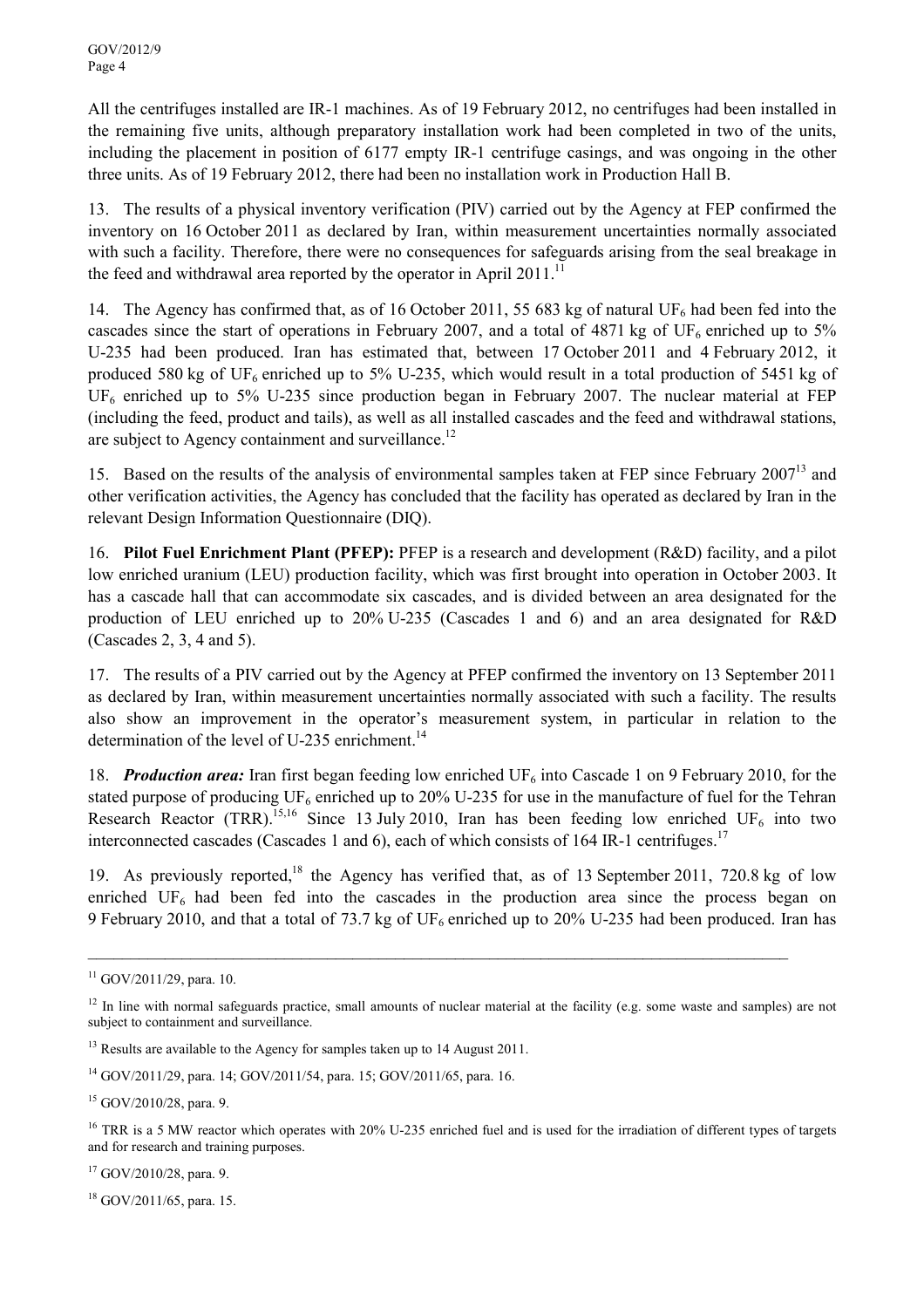estimated that, between 14 September 2011 and 11 February 2012, a total of 164.9 kg of UF<sub>6</sub> enriched at FEP was fed into the two interconnected cascades at PFEP and that approximately 21.7 kg of UF<sub>6</sub> enriched up to 20% U-235 were produced. This would result in a total production of 95.4 kg of UF<sub>6</sub> enriched up to 20% U-235 at PFEP since production began in February 2010.

20. *R&D area:* In the area designated for Cascades 2 and 3, Iran has been intermittently feeding natural UF6 into single machines, 10-machine cascades and 20-machine cascades of IR-1, IR-2m and IR-4 centrifuges. In a letter dated 1 February 2012, Iran informed the Agency of its intention to install three new types of centrifuge – IR-5, IR-6 and IR-6s – as single machines in Cascade 2. As of 21 February 2012, Iran had installed 58 IR-4 centrifuges in Cascade 4, which has not been fed with  $UF_6$ . Iran had also installed 164 IR-2m centrifuges in Cascade  $5^{19}$  Between 9 and 12 August 2011<sup>20</sup> and from 5 November 2011 onwards,<sup>21</sup> Iran has been intermittently feeding natural UF<sub>6</sub> into Cascade 5.

21. Between 29 October 2011 and 11 February 2012, a total of approximately 164.4 kg of natural UF<sub>6</sub> was fed into centrifuges in the R&D area, but no LEU was withdrawn as the product and the tails are recombined at the end of the process.

22. Based on the results of the analysis of the environmental samples taken at PFEP<sup>22</sup> and other verification activities, the Agency has concluded that the facility has operated as declared by Iran in the relevant DIQ.

#### **D.2. Fordow Fuel Enrichment Plant**

23. In September 2009, Iran informed the Agency that it was constructing the Fordow Fuel Enrichment Plant (FFEP), located near the city of Qom.

24. To date, Iran has provided the Agency with an initial DIQ and three revised DIQs:

- In October 2009, Iran stated that the purpose of the facility was the production of  $UF_6$  enriched up to 5% U-235, and that the facility was being built to contain 16 cascades, equally divided between two units (Unit 1 and Unit 2), with a total of approximately 3000 centrifuges. $^{23}$
- In September 2010, Iran stated that the purpose of FFEP was to carry out R&D in addition to the production of  $UF_6$  enriched up to 5% U-235.
- In June 2011, Iran stated that the purpose of FFEP was the production of  $UF_6$  enriched up to 20% U-235, as well as to carry out R&D.
- On 18 January 2012, Iran informed the Agency that the "R&D installation" was being removed from FFEP. In its updated DIQ of the same date, Iran declared that FFEP was designed to facilitate the production of UF<sub>6</sub> enriched up to 20% U-235 and the production of UF<sub>6</sub> enriched up to 5% U-235 in "both production units". The DIQ indicated that provision had also been made to enable the operator to "use some of the cascades for production of 5% LEU while some of them are producing 20% LEU".

25. On 14 December 2011, Iran began feeding  $UF_6$  enriched up to 5% U-235 that it had previously transferred from FEP into one set of two interconnected cascades in Unit 2 at FFEP, containing

<sup>&</sup>lt;sup>19</sup> Iran had previously indicated its intention to install two 164-centrifuge cascades (Cascades 4 and 5) in the R&D area (GOV/2011/7, para. 17).

 $20$  At which time Cascade 5 contained 54 IR-2m centrifuges.

<sup>&</sup>lt;sup>21</sup> At which time Cascade 5 contained 164 IR-2m centrifuges.

 $^{22}$  Results are available to the Agency for samples taken up to 3 August 2011.

 $23$  GOV/2009/74, para. 9.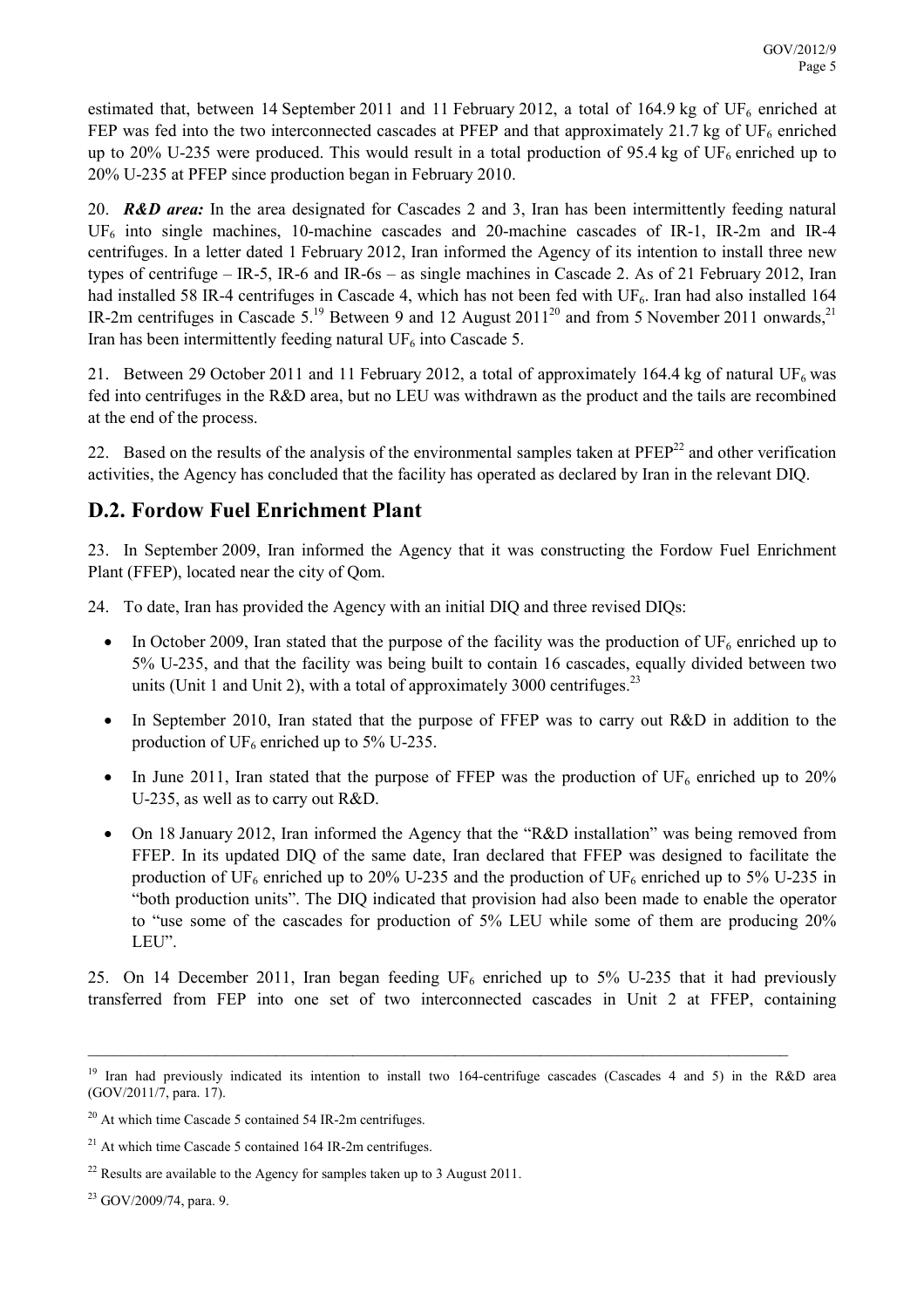348 centrifuges.<sup>24,25</sup> Since the Director General's previous report, Iran has installed 348 centrifuges in a second set of two interconnected cascades in Unit 2 and, on 25 January 2012, began feeding it with UF<sub>6</sub> enriched up to 5% U-235. To date, all the centrifuges installed are IR-1 machines. Iran has estimated that, between 14 December 2011 and 17 February 2012, a total of 99.3 kg of  $UF_6$  enriched up to 5% U-235 was fed into the two sets of interconnected cascades at FFEP and that approximately 13.8 kg of  $UF_6$  enriched up to 20% U-235 were produced.

26. As of 15 February 2012, in the four remaining cascades of Unit 2 and in the eight cascades of Unit 1, 2088 empty IR-1 centrifuge casings had been placed in position and all of the piping had been installed. In a letter dated 16 February 2012, the Agency requested Iran to provide details on how it intends to operate FFEP (whether to produce  $UF_6$  enriched up to 5% U-235, to produce  $UF_6$  enriched up to 20% U-235, or to produce a combination of both).

27. The Agency has verified that FFEP is being constructed according to the latest DIQ provided by Iran. As previously reported, Iran provided some information in 2011 regarding the initial timing of, and circumstances relating to, its decision to build FFEP at an existing defence establishment.<sup>26</sup> Nevertheless, additional information from Iran is still needed in connection with this facility, particularly in relation to its original purpose, given the number of subsequent revisions to the DIQ for FFEP.<sup>27</sup>

#### **D.3. Other Enrichment Related Activities**

28. The Agency is still awaiting a substantive response from Iran to Agency requests for further information in relation to announcements made by Iran concerning the construction of ten new uranium enrichment facilities, the sites for five of which, according to Iran, have been decided.<sup>28</sup> Iran has not provided information, as requested by the Agency in its letter of 18 August 2010, in connection with its announcement on 7 February 2010 that it possessed laser enrichment technology.<sup>29</sup> As a result of Iran's lack of cooperation on those issues, the Agency is unable to verify and report fully on these matters.

#### **E. Reprocessing Activities**

29. Pursuant to the relevant resolutions of the Board of Governors and the Security Council, Iran is obliged to suspend its reprocessing activities, including  $R&D<sup>30</sup>$  In a letter to the Agency dated 15 February 2008, Iran stated that it "does not have reprocessing activities". In that context, the Agency has continued to monitor the use of hot cells at TRR and the Molybdenum, Iodine and Xenon Radioisotope Production (MIX) Facility.<sup>31</sup> The Agency carried out an inspection and design information verification (DIV) at TRR on

 $\_$ 

<sup>27</sup> GOV/2009/74, para. 14.

<sup>28</sup> 'Iran Specifies Location for 10 New Enrichment Sites', Fars News Agency, 16 August 2010.

 $29$  Cited on the website of the Presidency of the Islamic Republic of Iran, 7 February 2010, at http://www.president.ir/en/?ArtID=20255.

 $24$  GOV/2011/54, para. 23.

 $^{25}$  In June 2011, Iran was reported to have announced a decision to "triple its (production) capacity", after which Iran would stop the "20% fuel production" at Natanz (Dr Fereydoun Abbasi, 'Iran to Triple Production of 20%-Enriched Uranium', Fars News Agency, 8 June 2011).

 $26$  GOV/2011/54, para. 26.

<sup>30</sup> S/RES/1696 (2006), para. 2; S/RES/1737 (2006), para. 2; S/RES/1747 (2007), para. 1; S/RES/1803 (2008), para. 1; S/RES/1835 (2008), para. 4; S/RES/1929 (2010), para. 2.

 $31$  The MIX Facility is a hot cell complex for the separation of radiopharmaceutical isotopes from targets, including uranium, irradiated at TRR. The MIX Facility is not currently processing any uranium targets.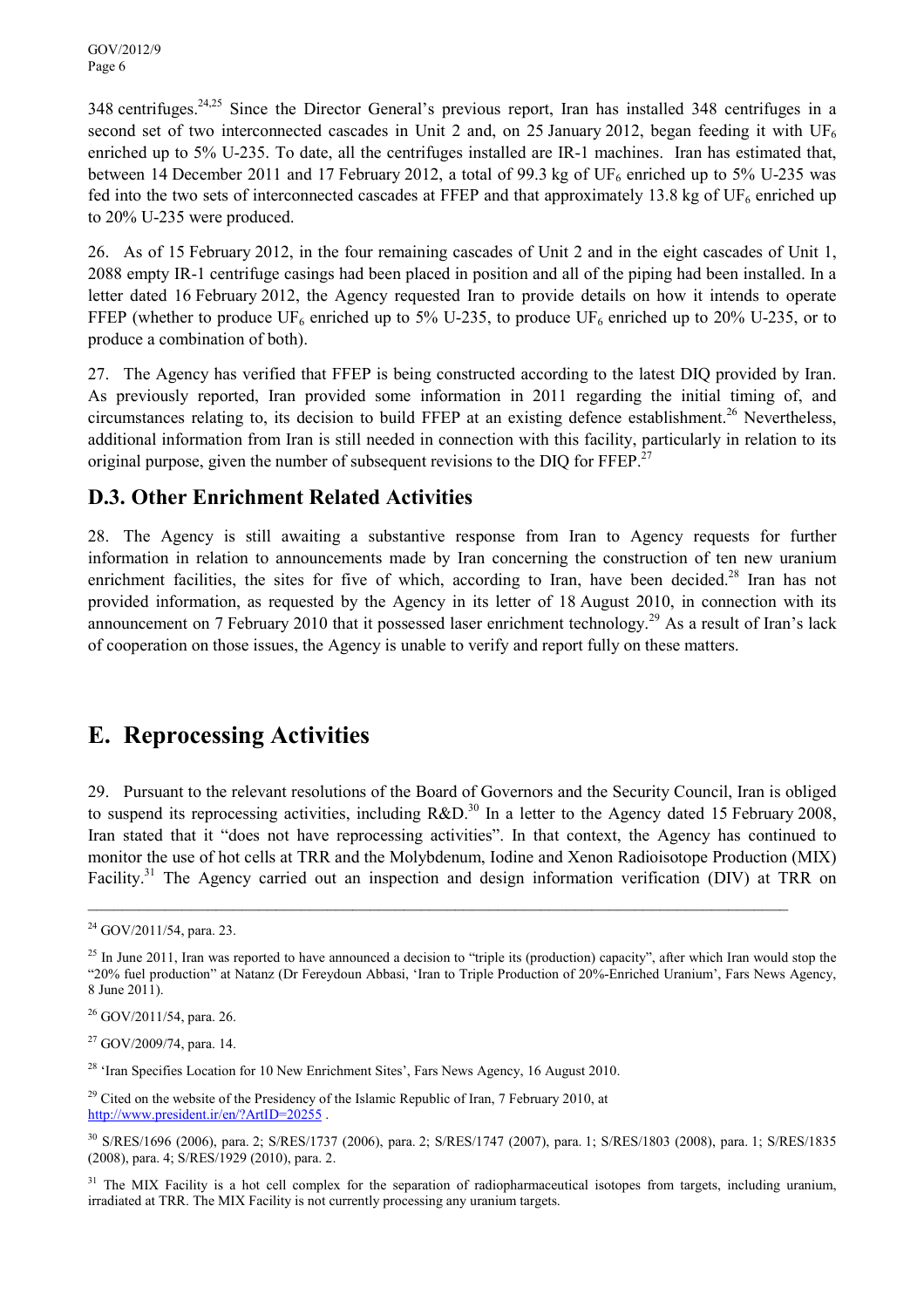12 February 2012, and a DIV at the MIX Facility on 13 February 2012. It is only with respect to TRR, the MIX Facility and the other facilities to which the Agency has access that the Agency can confirm that there are no ongoing reprocessing related activities in Iran.

## **F. Heavy Water Related Projects**

30. Contrary to the relevant resolutions of the Board of Governors and the Security Council, Iran has not suspended work on all heavy water related projects, including the construction of the heavy water moderated research reactor, the Iran Nuclear Research Reactor (IR-40 Reactor), which is under Agency safeguards.<sup>32</sup>

31. On 14 February 2012, the Agency carried out a DIV at the IR-40 Reactor at Arak and observed that construction of the facility was ongoing and that one heavy water concentration column had been installed. According to Iran, the operation of the IR-40 Reactor is planned to commence in 2014.<sup>33</sup> In a letter dated 27 January 2012, the Agency, having not received any update of the DIQ for the IR-40 Reactor since January 2007, requested Iran to provide an updated DIQ.

32. Since its visit to the Heavy Water Production Plant (HWPP) on 17 August 2011, the Agency, in letters to Iran dated 20 October 2011 and 27 January 2012, requested further access to HWPP. The Agency has yet to receive a reply to those letters, and is again relying on satellite imagery to monitor the status of HWPP. Based on recent images, the HWPP appears to be in operation. To date, Iran has not provided the Agency with access to the heavy water stored at the Uranium Conversion Facility (UCF) in order to take samples.<sup>34</sup>

# **G. Uranium Conversion and Fuel Fabrication**

33. Although it is obliged to suspend all enrichment related activities and heavy water related projects, Iran is conducting a number of activities at UCF and the Fuel Manufacturing Plant (FMP) at Esfahan which, as described below, are in contravention of those obligations, although both facilities are under Agency safeguards.

34. **Uranium Conversion Facility:** On 17 December 2011, Iran started converting UF<sub>6</sub> enriched up to 20% U-235 into  $U_3O_8$ . As of 19 February 2012, the Agency had verified that 8 kg of uranium in the form of  $U_3O_8$ had been produced and that 7.3 kg of uranium in the form of  $U_3O_8$  had been subsequently transferred to FMP.

35. As previously reported, Iran started converting  $UF_6$  enriched up to 3.34% U-235 into UO<sub>2</sub>.<sup>35</sup> As of 19 February 2012, the Agency verified that Iran had produced 24 kg of uranium in the form of  $UO<sub>2</sub>$  and that 13.6 kg of uranium in the form of  $UO<sub>2</sub>$  had been subsequently transferred to FMP.

36. On 19 February 2012, the Agency verified that Iran had produced about 896.5 kg of natural uranium in the form of UO<sub>2</sub>. The Agency has verified that Iran has transferred 144.3 kg of uranium in the form of UO<sub>2</sub> to FMP.

\_\_\_\_\_\_\_\_\_\_\_\_\_\_\_\_\_\_\_\_\_\_\_\_\_\_\_\_\_\_\_\_\_\_\_\_\_\_\_\_\_\_\_\_\_\_\_\_\_\_\_\_\_\_\_\_\_\_\_\_\_\_\_\_\_\_\_\_\_\_\_\_\_\_\_\_\_\_\_\_\_\_

<sup>34</sup> GOV/2010/10, paras 20 and 21.

<sup>35</sup> GOV/2011/65, para. 34.

<sup>32</sup> S/RES/1737 (2006), para. 2; S/RES/1747 (2007), para. 1; S/RES/1803 (2008), para. 1; S/RES/1835 (2008), para. 4; S/RES/1929 (2010), para. 2.

<sup>&</sup>lt;sup>33</sup> 'Iran says Arak reactor to be launched in 2 years', Iranian Students News Agency, 18 February 2012.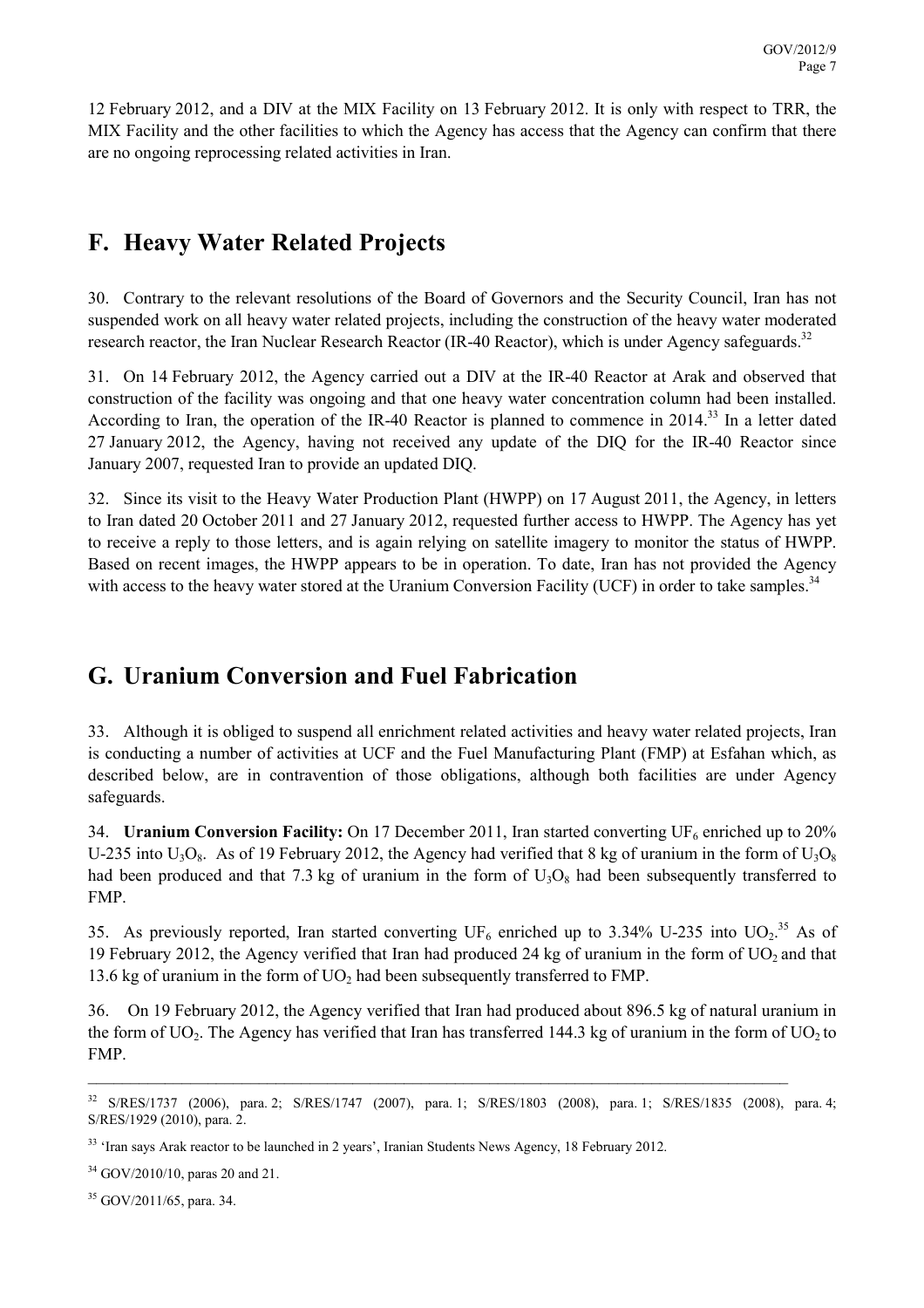37. **Fuel Manufacturing Plant:** Since the Director General's previous report, Iran has worked towards the production of two types of fuel assembly at FMP for use in TRR (see paragraph 48 below):

- *Assemblies made of fuel plates containing*  $U_3O_8$ *:* On 14 November and 19 November 2011, the Agency verified two fuel plates containing natural  $U_3O_8$  that had been produced at the R&D laboratory at FMP;<sup>36</sup> on 3 January 2012, the Agency verified a fuel plate containing  $U_3O_8$  enriched up to 20% U-235; and on 1 February 2012, the Agency verified a fuel assembly consisting of 14 fuel plates containing  $U_3O_8$  enriched up to 20% U-235.
- *Assemblies made of 12 fuel rods containing UO2 enriched up to 3.34% U-235*: The Agency verified one fuel assembly on 26 November 2011 and another one on 22 December 2011.

All of the aforementioned fuel plates and fuel assemblies were subsequently transferred by Iran to TRR for irradiation testing.

38. In a letter dated 8 February 2012, Iran informed the Agency of its intention to "start pellet, fuel rod and fuel assembly production" on 12 February 2012 using natural  $UO<sub>2</sub>$ , in order to produce fuel for the IR-40 Reactor. During a DIV carried out on 18 February 2012, the Agency observed that the fabrication of pellets for the IR-40 Reactor had started.

39. In a letter to Iran dated 6 January 2012, the Agency pointed out that an appropriate safeguards approach relating to the  $U_3O_8$  fuel manufacturing line was not yet in place at FMP. However, notwithstanding the absence of the safeguards approach, it proved possible on this occasion, as confirmed during an inspection carried out at FMP on 18-19 February 2012, for the Agency to account for all of the nuclear material in the  $U_3O_8$  fuel manufacturing line. The Agency is now discussing with Iran a new safeguards approach for FMP.

## **H. Possible Military Dimensions**

40. Previous reports by the Director General have identified outstanding issues related to possible military dimensions to Iran's nuclear programme and actions required of Iran to resolve these.<sup>37</sup> Since 2002, the Agency has become increasingly concerned about the possible existence in Iran of undisclosed nuclear related activities involving military related organizations, including activities related to the development of a nuclear payload for a missile, about which the Agency has regularly received new information.

41. The Annex to the Director General's November 2011 report (GOV/2011/65) provided a detailed analysis of the information available to the Agency indicating that Iran has carried out activities that are relevant to the development of a nuclear explosive device. This information, which comes from a wide variety of independent sources, including from a number of Member States, from the Agency's own efforts and from information provided by Iran itself, is assessed by the Agency to be, overall, credible. The information indicates that: prior to the end of 2003 the activities took place under a structured programme; that some continued after 2003; and that some may still be ongoing.

42. In resolution 1929 (2010), the Security Council reaffirmed Iran's obligations to take the steps required by the Board of Governors in its resolutions GOV/2006/14 and GOV/2009/82, and to cooperate fully with the Agency on all outstanding issues, particularly those which give rise to concerns about the possible military dimensions to Iran's nuclear programme, including by providing access without delay to all sites,

\_\_\_\_\_\_\_\_\_\_\_\_\_\_\_\_\_\_\_\_\_\_\_\_\_\_\_\_\_\_\_\_\_\_\_\_\_\_\_\_\_\_\_\_\_\_\_\_\_\_\_\_\_\_\_\_\_\_\_\_\_\_\_\_\_\_\_\_\_\_\_\_\_\_\_\_\_\_\_\_\_\_

<sup>36</sup> GOV/2011/65, para. 37.

<sup>37</sup> GOV/2011/29, para. 35; GOV/2011/7, Attachment; GOV/2010/10, paras 40–45; GOV/2009/55, paras 18–25; GOV/2008/38, paras 14–21; GOV/2008/15, paras 14–25 and Annex; GOV/2008/4, paras 35–42; GOV/2011/65, paras 38-45 and Annex.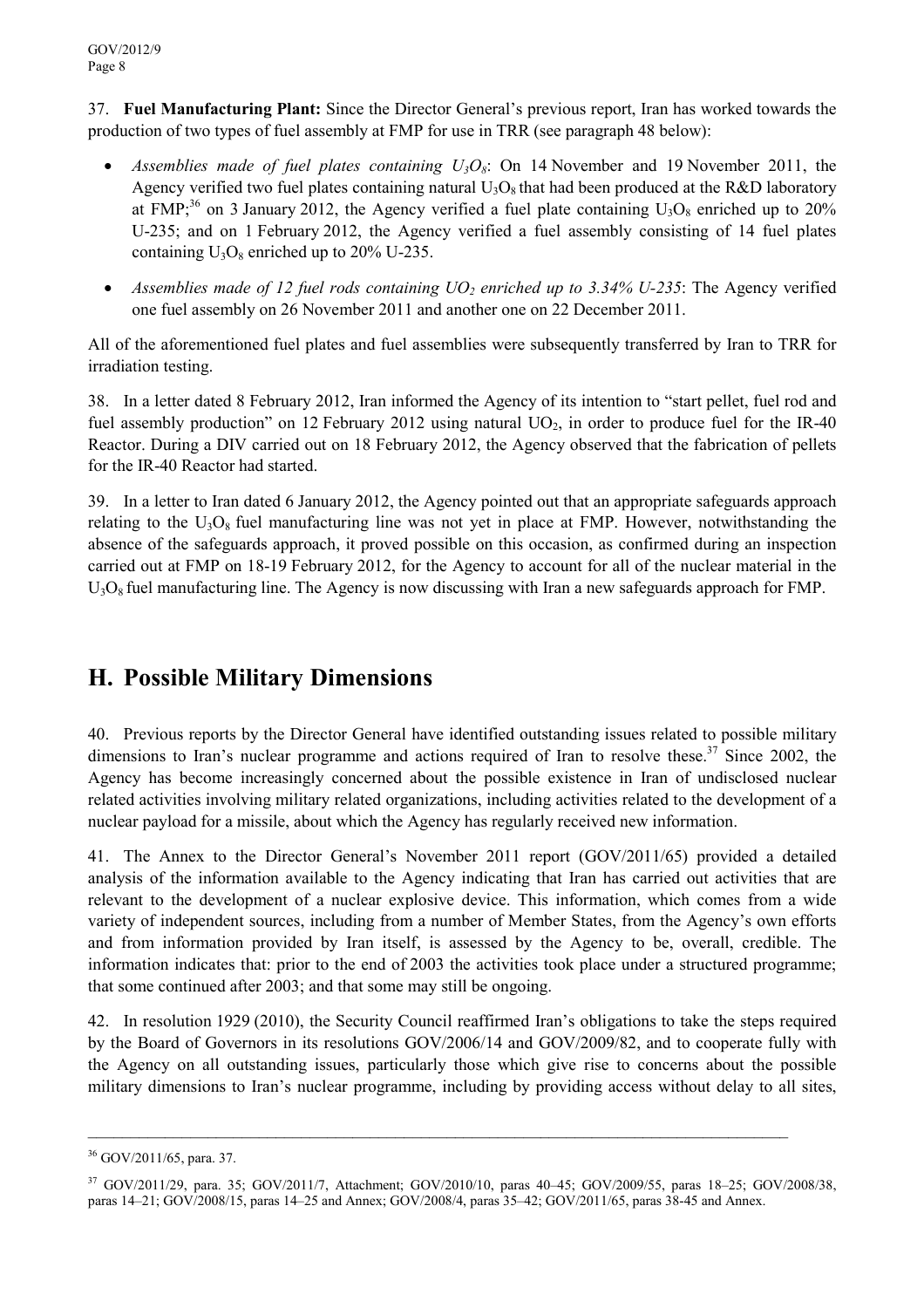equipment, persons and documents requested by the Agency.<sup>38</sup> In its resolution GOV/2011/69 of 18 November 2011, the Board of Governors, inter alia, expressed its deep and increasing concern about the unresolved issues regarding the Iranian nuclear programme, including those which need to be clarified to exclude the existence of possible military dimensions.

## **I. Design Information**

43. The modified Code 3.1 of the Subsidiary Arrangements General Part to Iran's Safeguards Agreement provides for the submission to the Agency of design information for new facilities as soon as the decision to construct, or to authorize construction of, a new facility has been taken, whichever is the earlier. The modified Code 3.1 also provides for the submission of fuller design information as the design is developed early in the project definition, preliminary design, construction and commissioning phases. Iran remains the only State with significant nuclear activities and in which the Agency is implementing a comprehensive safeguards agreement, which is not implementing the provisions of the modified Code 3.1.<sup>39</sup> The Agency is still awaiting receipt from Iran of updated design information for the IR-40 Reactor, and further information pursuant to statements it has made concerning the planned construction of new uranium enrichment facilities and the design of a reactor similar to TRR.<sup>40</sup>

44. As reported previously, Iran's response to Agency requests for Iran to confirm or provide further information regarding its statements concerning its intention to construct new nuclear facilities is that it would provide the Agency with the required information in "due time" rather than as required by the modified Code 3.1 of the Subsidiary Arrangements General Part to its Safeguards Agreement.<sup>41</sup>

## **J. Additional Protocol**

45. Contrary to the relevant resolutions of the Board of Governors and the Security Council, Iran is not implementing its Additional Protocol. The Agency will not be in a position to provide credible assurance about the absence of undeclared nuclear material and activities in Iran unless and until Iran provides the necessary cooperation with the Agency, including by implementing its Additional Protocol.<sup>42</sup>

 $\_$ 

<sup>40</sup> GOV/2010/46, para. 32.

 $42$  Iran's Additional Protocol was approved by the Board on 21 November 2003 and signed by Iran on 18 December 2003, although it has not been brought into force. Iran provisionally implemented its Additional Protocol between December 2003 and February 2006.

<sup>38</sup> S/RES/1929, paras 2 and 3.

<sup>&</sup>lt;sup>39</sup> In accordance with Article 39 of Iran's Safeguards Agreement, agreed Subsidiary Arrangements cannot be changed unilaterally; nor is there a mechanism in the Safeguards Agreement for the suspension of provisions agreed to in the Subsidiary Arrangements. Therefore, as previously explained in the Director General's reports (see e.g. GOV/2007/22, 23 May 2007), the modified Code 3.1, as agreed to by Iran in 2003, remains in force. Iran is further bound by operative paragraph 5 of Security Council resolution 1929 (2010) to "comply fully and without qualification with its IAEA Safeguards Agreement, including through the application of modified Code 3.1".

<sup>41</sup> See para. 28 of this report and GOV/2011/29, para. 37.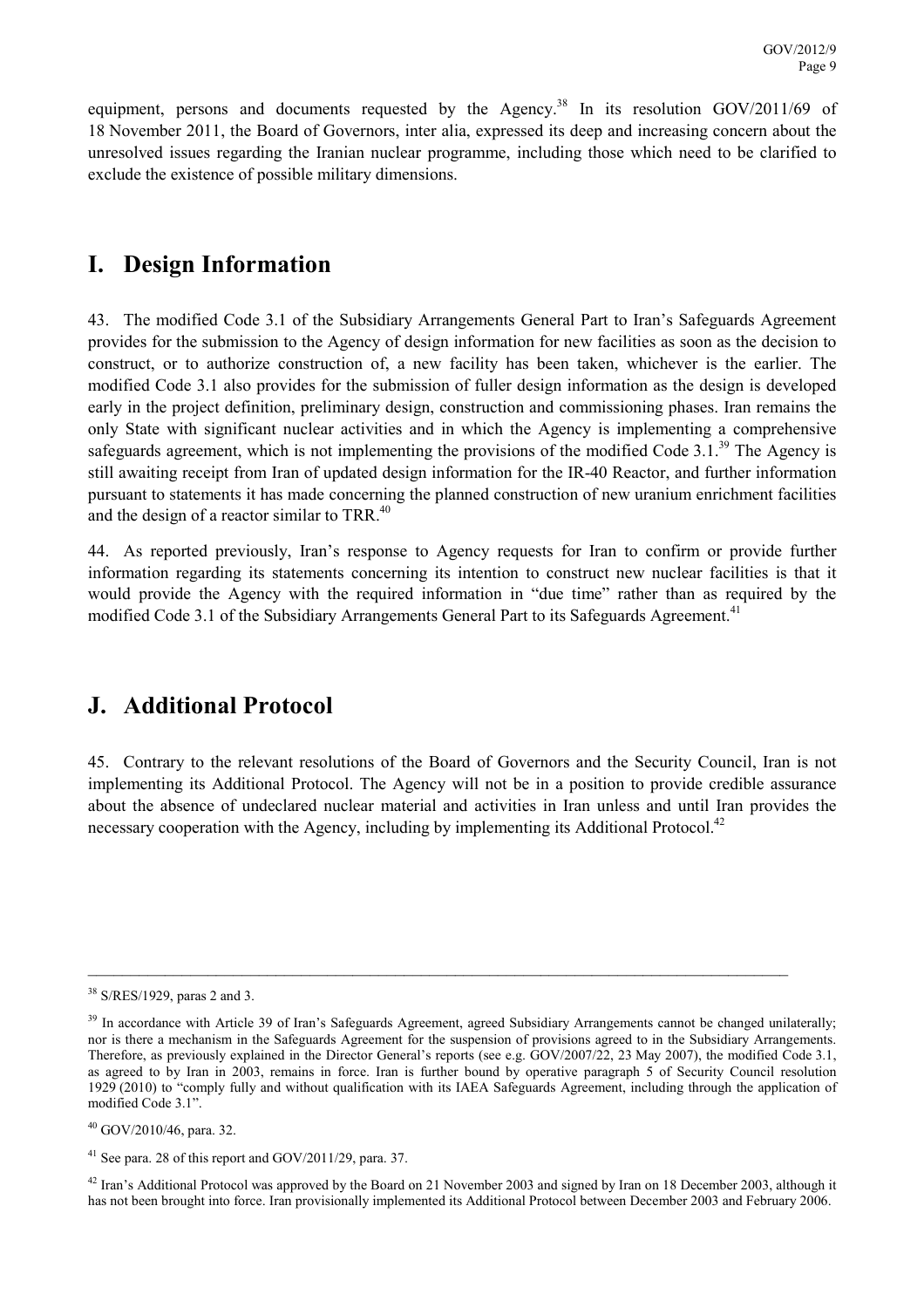# **K. Other Matters**

46. As previously reported, in August 2011 the Agency carried out a PIV at the Jabr Ibn Hayan Multipurpose Research Laboratory (JHL) to verify, inter alia, nuclear material, in the form of natural uranium metal and process waste, related to conversion experiments carried out by Iran between 1995 and 2002.43,44 The Agency's measurement of this material was 19.8 kg less than the operator's declaration of 270.7 kg. In a letter dated 2 November 2011, Iran provided additional information in relation to this discrepancy. In a letter dated 16 December 2011, the Agency informed Iran that, taking into account this additional information, the discrepancy remained, and that, therefore, further information was required of Iran. During discussions with Iran on 13 and 14 February 2012, the Agency requested access to records and personnel involved in the uranium metal conversion experiments. Iran indicated that it no longer possessed the relevant documentation and that the personnel involved were no longer available. Iran also indicated that the discrepancy may have been caused by there being a higher amount of uranium in the waste than had been measured by the Agency. In light of this, Iran has offered to process all of the waste material and to extract the uranium contained therein. The Agency has begun taking additional destructive analysis samples of material involved. The discrepancy remains to be clarified.

47. As previously reported, in a letter dated 19 June 2011, Iran informed the Agency of its intention to "transfer some of spent fuel assemblies (HEU [high enriched uranium] Control Fuel Element (CFE) and Standard Fuel Element (SFE)) from spent fuel pool (KMPE) to reactor core (KMPB) in order to conduct a research project". As of 12 February 2012, this activity had yet to begin.

48. Since the Director General's previous report, Iran has continued the irradiation at TRR of fuel rods and plates manufactured at FMP (referred to in paragraphs 37-39 above), including the irradiation of: one natural UO<sub>2</sub> fuel rod;<sup>45</sup> one of the fuel assemblies containing 12 rods of UO<sub>2</sub> enriched to 3.34% U-235 (subsequently used to replace one of the control assemblies in the reactor core of TRR); one of the natural uranium fuel plates containing  $U_3O_8$ ; and one fuel plate enriched to less than 20% U-235. On 22 February 2012, the Agency verified that the fuel assembly consisting of 14 fuel plates containing  $U_3O_8$  enriched up to 20% U-235 was in the spent fuel bay of TRR.

49. On 10 January 2012, the Agency carried out an inspection at the Bushehr Nuclear Power Plant (BNPP), during which the Agency noted that the reactor was shut down. In a letter dated 6 February 2012, Iran provided the Agency with the commissioning schedule for BNPP, which indicated that commissioning activity had commenced on 31 January 2012.

## **L. Summary**

50. While the Agency continues to verify the non-diversion of declared nuclear material at the nuclear facilities and LOFs declared by Iran under its Safeguards Agreement, as Iran is not providing the necessary cooperation, including by not implementing its Additional Protocol, the Agency is unable to provide credible

<sup>43</sup> This material had been under Agency seal since 2003.

<sup>44</sup> GOV/2003/75, paras 20–25 and Annex 1; GOV/2004/34, para. 32, and Annex, paras 10–12; GOV/2004/60, para. 33, Annex, paras 1–7; GOV/2011/65, para. 49.

 $45$  GOV/2011/54, para. 40.